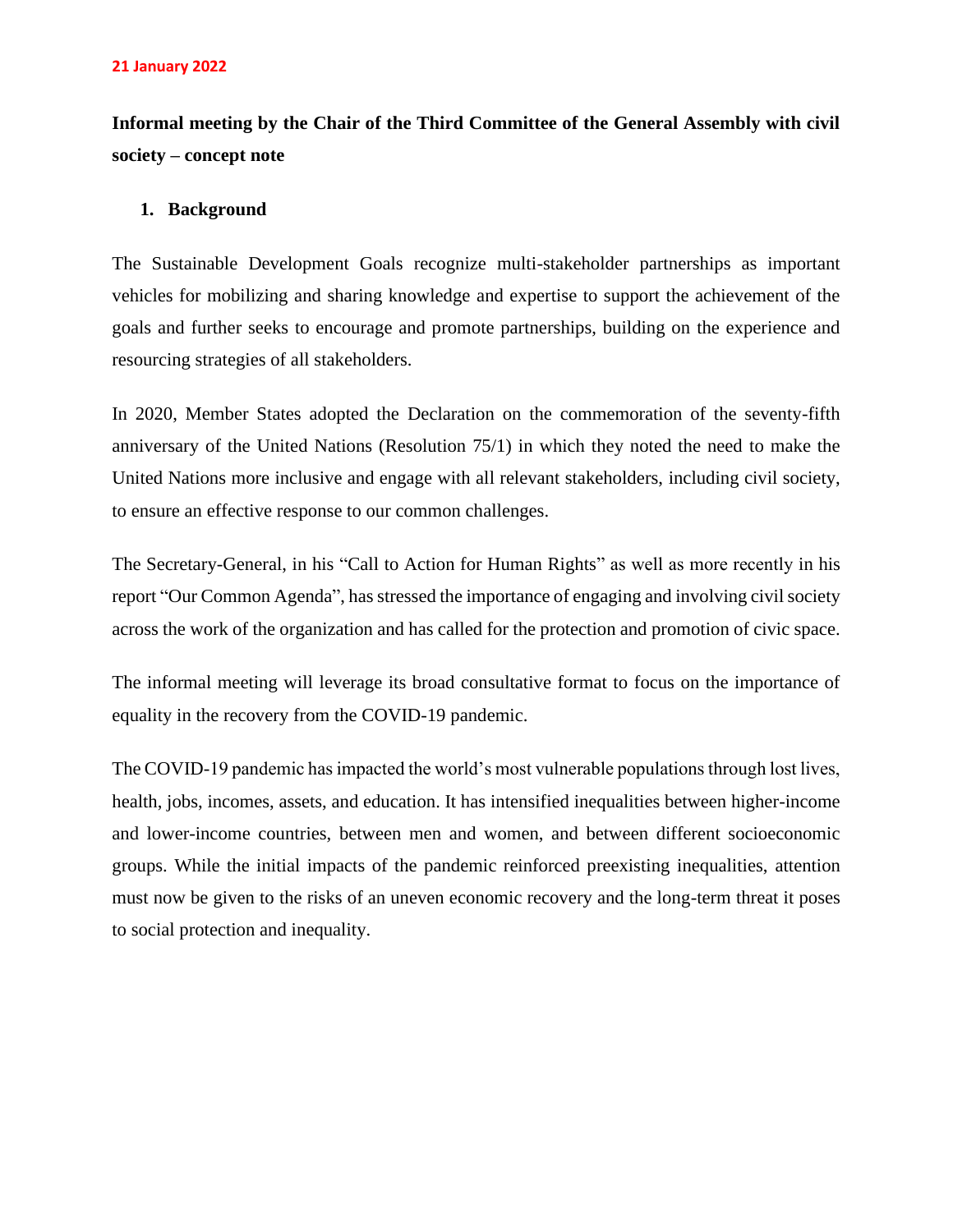#### **21 January 2022**

## **2. Objective**

The event will provide an opportunity for Member States and civil society representatives in consultative status with the Economic and Social Council to share thoughts on the outcomes of the 76th session of the Third Committee as well as insights into a specific issue the importance, namely equality in the recovery from COVID-19.

## **3. Format**

The meeting will be held in a "hybrid" format with the option of participating in-person or through a virtual platform.

The proposed scenario is to hold a panel discussion followed by interventions from the floor:

1. The Chair of the Third Committee, H.E. Mr. Mohamed Siad Doualeh, introduces and moderates the discussion and presents a brief summary of the work of the recent Third Committee session.

2. As keynote speaker, the President of the General Assembly, H.E. Mr. Abdullah Shahid, will present some thoughts and reflections on the subject at hand, including on the potential of further engaging with civil society in this context.

3. A CSO representative will provide comments on the outcomes of the recently concluded Third Committee session.

4 A CSO representative will provide comments on the importance of equality in the recovery from the COVID-19 pandemic.

The Chair of the Third Committee will then take two rounds of interventions from the floor as follows:

➢ The floor will be opened for a first round of general interventions from Member States and civil society aimed at creating a shared and constructive discussion of the Third Committee's successes and challenges during the session; Where has the Third Committee made progress and what opportunities are there to build on in the future? Are there